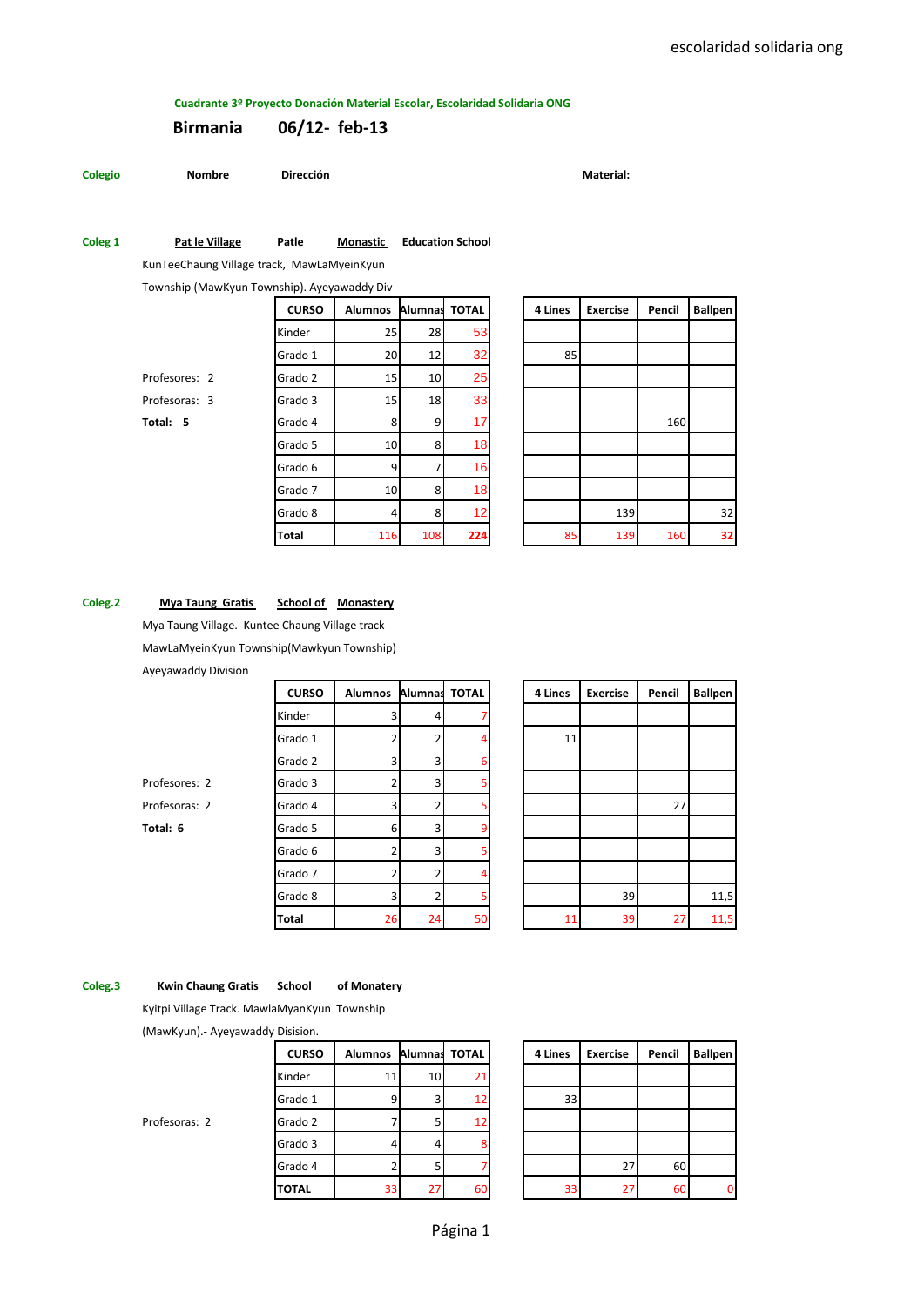**Coleg 1 Pat le Village Patle Monastic Education School**

### **Coleg. 4 NownKaw Village Gratis School of Monastery**

NownKaw Village, Kyitpi Village Track

MawLaMyanKyun Township (MawKyun)

Ayeyawaddy Division

Profesoras: 3

| <b>CURSO</b> | Alumnos | <b>Alumnas TOTAL</b> |                 | 4 Lines | <b>Exercise</b> | Pencil |
|--------------|---------|----------------------|-----------------|---------|-----------------|--------|
| kinder       | 12      | 8                    | 20 <sup>1</sup> |         |                 |        |
| Grado 1      | 9       | 6                    | 15              | 35      |                 |        |
| Grado 2      | 4       |                      | 11              |         |                 |        |
| Grado 3      | 8       | 14                   | 22              |         |                 |        |
| Grado 4      | 8       | 8                    | 16              |         | 49              | 84     |
| <b>TOTAL</b> | 41      | 43                   | 84              | 35      | 49              | 84     |

| <b>CURSO</b> | Alumnos | <b>Alumnas</b> | <b>TOTAL</b> | 4 Lines | <b>Exercise</b> | Pencil | <b>Ballpen</b> |
|--------------|---------|----------------|--------------|---------|-----------------|--------|----------------|
| kinder       | 12      | 8              | 20           |         |                 |        |                |
| Grado 1      |         | 6              | 15           | 35      |                 |        |                |
| Grado 2      |         |                |              |         |                 |        |                |
| Grado 3      | 8       | 14             | 22           |         |                 |        |                |
| Grado 4      |         | 8              | 16           |         | 49              | 84     |                |
| TOTAL        | 41      | 43             | 84           | 35      | 49              | 84     | 0              |

### **Coleg. 5 Yekyaw Primary School**

YeKyaw Village, ThiToSait Village Track

MawLaMyainKyun Township(MawKyun)

Ayeyawaddy Division.

|               | <b>CURSO</b> | Alumnos Alumnas TOTAL |     |     | 4 Lines | <b>Exercise</b> | Pencil |
|---------------|--------------|-----------------------|-----|-----|---------|-----------------|--------|
|               | Kinder       | 29                    | 36  | 65  |         |                 |        |
| Profesor: 1   | Grado 1      | 17                    | 16  | 33  | 98      |                 |        |
| Profesoras: 6 | Grado 2      | 15                    | 17  | 32  |         |                 |        |
|               | Grado 3      | 12                    | 13  | 25  |         |                 |        |
|               | Grado 4      | 11                    | 18  | 29  |         | 86              | 184    |
|               | <b>TOTAL</b> | 84                    | 100 | 184 | 98      | 86              | 184    |

| <b>CURSO</b> | Alumnos | Alumnas TOTAL |     | 4 Lines | <b>Exercise</b> | Pencil | <b>Ballpen</b> |
|--------------|---------|---------------|-----|---------|-----------------|--------|----------------|
| Kinder       | 29      | 36            | 65  |         |                 |        |                |
| Grado 1      | 17      | 16            | 33  | 98      |                 |        |                |
| Grado 2      | 15      | 17            | 32  |         |                 |        |                |
| Grado 3      | 12      | 13            | 25  |         |                 |        |                |
| Grado 4      | 11      | 18            | 29  |         | 86              | 184    |                |
| TOTAL        | 84      | 100           | 184 | 98      | 86              | 184    | 0              |

### **Coleg,6 Zabu Oak Shaung Gratis School of Nunnery**

MyainThaya KwatThit Village, Thanlyin Kyaut Tan Tsp,

Yangon Division

Profesores: 6 Profesoras: 14

**Total : 20** 

| <b>CURSO</b> | <b>Alumnos</b>   | Alumnas      | <b>TOTAL</b> | 4 Lines | <b>Exercise</b> | Pencil | <b>Ballpen</b> |
|--------------|------------------|--------------|--------------|---------|-----------------|--------|----------------|
| Kinder       | 24               | 51           | 75           |         |                 |        |                |
| Grado 1      | 13               | 44           | 57           | 132     |                 |        |                |
| Grado 2      | 31               | 63           | 94           |         |                 |        |                |
| Grado 3      | 13               | 43           | 56           |         |                 |        |                |
| Grado 4      | 7                | 43           | 50           |         |                 | 332    |                |
| Grado 5      | 12               | 65           | 77           |         |                 |        |                |
| Grado 6      | 13               | 61           | 74           |         |                 |        |                |
| Grado7       | 13               | 46           | 59           |         |                 |        |                |
| Grado8       | 3                | 43           | 46           |         |                 |        |                |
| Grado9       | 0                | 10           | 10           |         |                 |        |                |
| Grado 10     | 1                | 4            | 5            |         | 471             |        | 135,5          |
| Total        | 117              | 417          | 603          | 132     | 471             | 332    | 135,5          |
|              | <b>Huerfanas</b> |              | 188          |         |                 |        |                |
|              |                  | <b>TOTAL</b> | 603          |         |                 |        |                |

| 4 Lines | <b>Exercise</b> | Pencil | <b>Ballpen</b> |
|---------|-----------------|--------|----------------|
|         |                 |        |                |
| 132     |                 |        |                |
|         |                 |        |                |
|         |                 |        |                |
|         |                 | 332    |                |
|         |                 |        |                |
|         |                 |        |                |
|         |                 |        |                |
|         |                 |        |                |
|         |                 |        |                |
|         | 471             |        | 135,5          |
| 132     | 471             | 332    | 135,5          |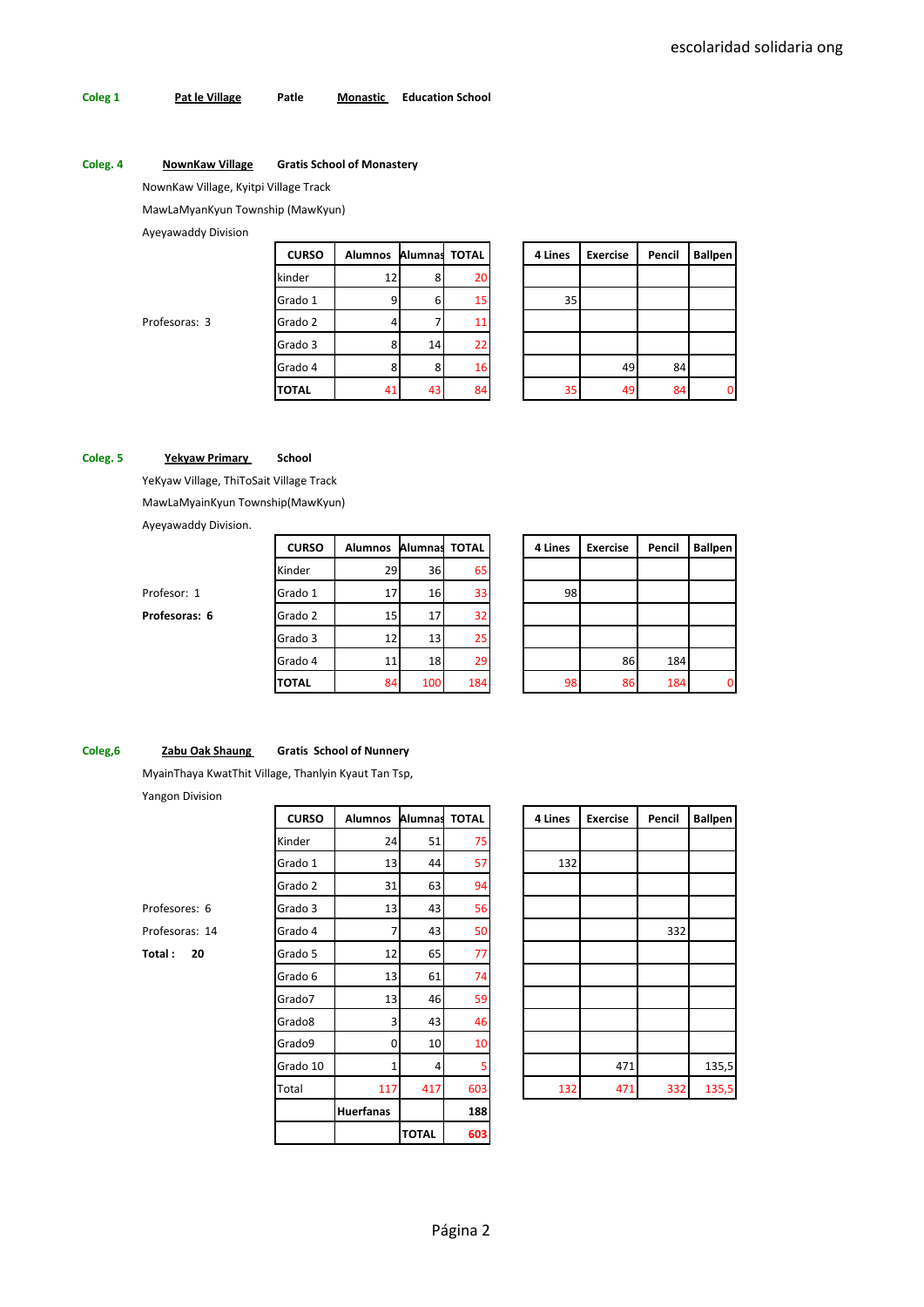**Coleg 1 Pat le Village Patle Monastic Education School**

#### **Coleg.7 Aye YaitTha Gratis School of Monastery**

HanLnn Street Word No 133, DagonMyo Thit(East)

Yangon Division

Profesor: 1 Profesoras: 4 **Total: 5** 

| <b>CURSO</b> | Alumnos Alumnas TOTAL |                 |     | 4 Lines | <b>Exercise</b> | Pencil | <b>Ballpen</b> |
|--------------|-----------------------|-----------------|-----|---------|-----------------|--------|----------------|
| Kinder       | 45                    | 32 <sub>l</sub> | 77  |         |                 |        |                |
| Grado 1      | 21                    | 17              | 38  | 115     |                 |        |                |
| Grado 2      | 10                    | 15 <sub>l</sub> | 25  |         |                 |        |                |
| Grado 3      | 21                    | 15              | 36  |         |                 |        |                |
| Grado 4      | 10                    | 11              | 21  |         | 82              | 197    |                |
| <b>Total</b> | 107                   | 90              | 197 | 115     | 82              | 197    |                |

| <b>CURSO</b> | <b>Alumnos</b> | <b>Alumnas</b> | <b>TOTAL</b> | 4 Lines | <b>Exercise</b> | Pencil | <b>Ballpen</b> |
|--------------|----------------|----------------|--------------|---------|-----------------|--------|----------------|
| nder         | 45             | 32             | 77           |         |                 |        |                |
| ado 1        | 21             | 17             | 38           | 115     |                 |        |                |
| ado 2        | 10             | 15             | 25           |         |                 |        |                |
| ado 3        | 21             | 15             | 36           |         |                 |        |                |
| ado 4        | 10             | 11             | 21           |         | 82              | 197    |                |
| otal         | 107            | 90             | 197          | 115     | 82              | 197    |                |

### **Coleg.8 Man Pyay Sasana Yeiktha Gratis School Of Monastery Nueva Escuela construida este año 2,012**

Twentay Township. Yangon Division

|              |               | <b>CURSO</b> | <b>Alumnos</b> | <b>Alumnas</b> | <b>TOTAL</b> | 4 Lines | <b>Exercise</b> | Pencil | <b>Ballpen</b> |
|--------------|---------------|--------------|----------------|----------------|--------------|---------|-----------------|--------|----------------|
| <b>Nueva</b> |               | Kinder       | 63             | 40             | 103          |         |                 |        |                |
| Escuela      | Profesores: 3 | Grado 1      | 20             | 9              | 29           | 132     |                 |        |                |
|              | Profesoras: 3 | Grado 2      | 17             | 10             | 27           |         |                 |        |                |
|              | Total: 6      | Grado 3      | 21             | 11             | 32           |         |                 | 201    |                |
|              |               | Grado 4      | 5.             | 5              | 10           |         |                 |        |                |
|              |               | Grado 5      |                |                | 9            |         |                 |        |                |
|              |               | Grado 6      | 51             | $\Omega$       |              |         |                 |        |                |
|              |               | Grado 7      |                |                | ٩            |         |                 |        |                |
|              |               | Grado 8      |                |                |              |         | 89              |        | 10             |
|              |               | <b>Total</b> | 142            | 79             | 221          | 132     | 89              | 201    | 10             |

O-Bo Village (Traditional pottery Village) **Por Escolaridad Solidaria y Compassionate Hands**

| <b>CURSO</b> | <b>Alumnos</b> | Alumnas        | <b>TOTAL</b> | 4 Lines | <b>Exercise</b> | Pencil | <b>Ballpen</b> |
|--------------|----------------|----------------|--------------|---------|-----------------|--------|----------------|
| nder         | 63             | 40             | 103          |         |                 |        |                |
| ado 1        | 20             | 9              | 29           | 132     |                 |        |                |
| ado 2        | 17             | 10             | 27           |         |                 |        |                |
| ado 3        | 21             | 11             | 32           |         |                 | 201    |                |
| ado 4        | 5              | 5              | 10           |         |                 |        |                |
| ado 5        |                | $\overline{2}$ | 9            |         |                 |        |                |
| ado 6        | 5              | $\Omega$       | 5            |         |                 |        |                |
| ado 7        | $\overline{2}$ |                | 3            |         |                 |        |                |
| ado 8        | $\overline{2}$ |                | 3            |         | 89              |        | 10             |
| otal         | 142            | 79             | 221          | 132     | 89              | 201    | 10             |

#### Coleg.9 **Yadanatheingyi Gratis Gratis School of Nanary**

# 25, Sagaing Mountain Range, Sagaing Township, Sagaing Division.

| $\sim$ 23, Jagaing Mountain Range, Jagaing Township, Jagaing Division. |              |                        |     |              |         |                 |        |                |
|------------------------------------------------------------------------|--------------|------------------------|-----|--------------|---------|-----------------|--------|----------------|
|                                                                        | <b>CURSO</b> | <b>Alumnos Ilumnas</b> |     | <b>TOTAL</b> | 4 Lines | <b>Exercise</b> | Pencil | <b>Ballpen</b> |
|                                                                        | Kinder       | 10 <sup>1</sup>        | 19  | 29           |         |                 |        |                |
|                                                                        | Grado 1      | 15                     | 20  | 35           | 64      |                 |        |                |
|                                                                        | Grado 2      | 16                     | 18  | 34           |         |                 |        |                |
|                                                                        | Grado 3      | 9                      | 11  | 20           |         |                 |        |                |
|                                                                        | Grado 4      | 12                     | 10  | 22           |         |                 | 132    |                |
| Profesores: - Nil                                                      | Grado5       | 10                     | 11  | 21           |         |                 |        |                |
| Profesoras: 8                                                          | Grado 6      | 10                     | 13  | 23           |         |                 |        |                |
| Total: 8                                                               | Grado 7      | 9                      | 18  | 27           |         |                 |        |                |
|                                                                        | Grado 8      | $\overline{0}$         | 4   |              |         |                 |        |                |
|                                                                        | Grado 9      | $\overline{0}$         | 2   |              |         |                 |        |                |
|                                                                        | Grado10      | $\overline{0}$         | 3   | ঽ            |         | 156             |        | 80             |
|                                                                        | Total        | 91 l                   | 129 | 220          | 64      | 156             | 132    | 80             |

| <b>CURSO</b> | <b>Alumnos Mumnas</b> |     | <b>TOTAL</b> | 4 Lines | <b>Exercise</b> | Pencil | <b>Ballpen</b> |
|--------------|-----------------------|-----|--------------|---------|-----------------|--------|----------------|
| Kinder       | 10                    | 19  | 29           |         |                 |        |                |
| Grado 1      | 15                    | 20  | 35           | 64      |                 |        |                |
| Grado 2      | 16                    | 18  | 34           |         |                 |        |                |
| Grado 3      | 9                     | 11  | 20           |         |                 |        |                |
| Grado 4      | 12                    | 10  | 22           |         |                 | 132    |                |
| Grado5       | 10                    | 11  | 21           |         |                 |        |                |
| Grado 6      | 10                    | 13  | 23           |         |                 |        |                |
| Grado 7      | 9                     | 18  | 27           |         |                 |        |                |
| Grado 8      | $\mathbf 0$           | 4   | 4            |         |                 |        |                |
| Grado 9      | 0                     | 2   | 2            |         |                 |        |                |
| Grado10      | $\mathbf 0$           | 3   | 3            |         | 156             |        | 80             |
| Total        | 91                    | 129 | 220          | 64      | 156             | 132    | 80             |